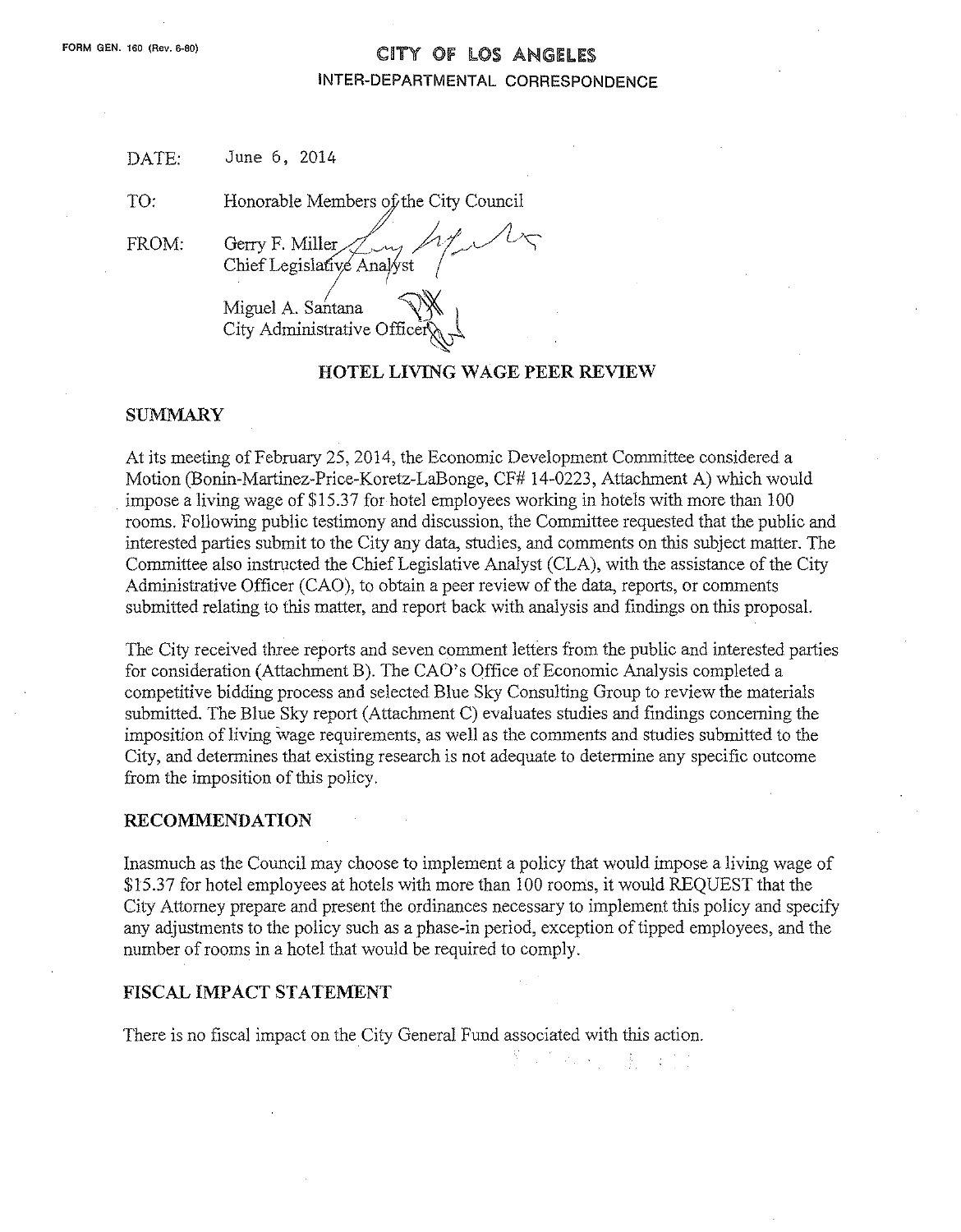#### **BACKGROUND**

A Motion (Bonin-Martinez-Price-Koretz-LaBonge, CF# 14-0223, Attachment A) was presented for consideration by the Los Angeles City Council that seeks to require hotels with 100 or more rooms to pay their employees an hourly wage of at least \$15.37. Upon consideration of this Motion in the Council's Economic Development Committee, members of the Committee requested that interested parties submit to the City their analyses, data, and other documentation concerning this proposal, and further instmcted the Chief Legislative Analyst and City Administrative Officer to seek the assistance of an economist to evaluate all submissions received.

#### **Peer Review Process**

Three reports and seven letters were received in response to the Committee's request for the public and interested parties to comment on this proposal. All of these materials were posted on the web at http://hotellivingwage.lacity.org/, as well as on the Council File Management System.

Concurrent with the comment submittal period, the CLA and the CAO's Office of Economic Analysis conducted a competitive bid process to select an economic team to evaluate the submitted materials. At the conclusion of that process, Blue Sky was selected to prepare the requested peer review.

Blue Sky evaluated all of the reports, data, and comments submitted for consideration. To ensure that the Council would have the benefit of all available information on this subject matter, Blue Sky also conducted a literature review to identify additional studies related to the subject of living wage requirements and local or industry-targeted living wage requirements. Finally, Blue Sky conducted follow-up interviews with several of the interested parties that submitted studies and comments. These interviews were focused on technical issues related specifically to the materials that these parties submitted.

The result of Blue Sky's review is provided in Attachment C, "Hotel Minimum Wage: Analysis of the Impact on the City of Los Angeles of the Proposed Minimum Wage for Hotel Works" (Report).

#### **Report Findings**

The Report provides a review of various studies into the general effects of minimum wage legislation based on a review of literature on the subject matter. Concepts identified in that review indicate that a local policy could increase local wages, reduce employment in the affected hotels, reduee hotel profits, increase local economic activity, impact room rates, reduce local spending by hotel on services or improvements, affect new hotel development, and/or cause disruptions in employment for hotel workers.

The conclusion, though, is that these various effects represent various trade-offs: new and current hotel employees who remain employed would likely see a benefit from higher wages, as would the